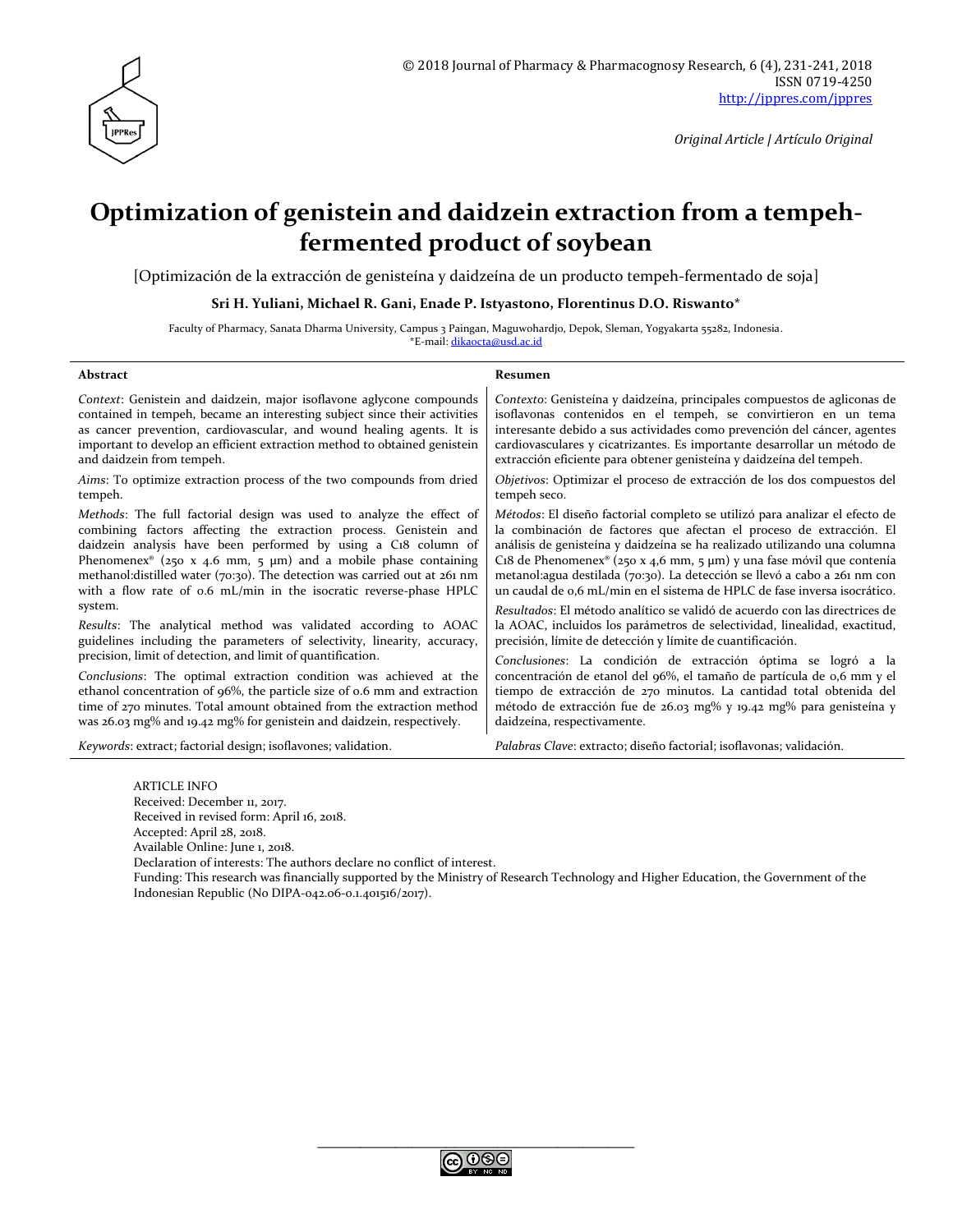#### **INTRODUCTION**

In recent years, the interest in soybean and soybean product was increased. Soybean, a natural isoflavones sources, was reported in many studies since it has some benefits for health (Sirotkin and Harrath, 2014). Isoflavones are classified into four groups: aglycones, glucosides, malonyl glucosides and acetyl glucosides (Lakshmi et al., 2013). Genistein and daidzein, isoflavone aglycones found in soybean, was reported as major compounds with significant amount contained in soybean (Rostagno et al., 2007; Kuligowski et al., 2017). Genistein and daidzein played important roles such as cancer prevention agents (Ju et al., 2002; Hess and Igal, 2011; Yuliani et al., 2016), cardiovascular phytoestrogens agent (Lissin and Cooke, 2000), controlling menopausal symptoms (Hirose et al., 2016; Khaodhiar et al., 2018), diabetes (Gilbert and Liu, 2013; El-Kordy et al., 2015; Liu et al., 2016), diabetic wound healing agents (Miyazaki et al., 2002; Park et al., 2011; Tie et al., 2013; Eo et al., 2016) and anti-inflammatory agents (Song et al., 2003; Valsecchi et al., 2011; Eo et al., 2015). Tempeh, a traditional food from Indonesia, was a fermented product from soybean (Yuliani et al., 2016). An increase of isoflavones content in soybean could occur after the fermentation process (Chaiyasut et al., 2010).

Extraction is one of the crucial stages in order to discover and develop drugs from natural resources. It was stated that the different extraction process contributed to the extraction efficiency of the active ingredient from the solid matrix (Cho et al., 2009; Jyoti et al., 2015). Previous studies described some factors affecting the effectiveness of extraction process, such as particle size of solids, solvents, extraction time, temperature, and liquid to solid ratio (Spigno and De Faveri, 2007; Spigno et al., 2007).

Many studies of genistein and daidzein extraction have been done before (Yoshiara et al., 2012) performed an optimal extraction of daidzein, genistein, and glycitein using water and acetone (1:1) (Yoshiara et al., 2012). Lakshmi et al. (2013) studied the extraction process condition of soy flour isoflavones, and stated that optimum condition of ethanol concentration, extraction time, and temperature were 78% ethanol, 105 minutes extraction time, and  $44^{\circ}$ C, respectively. Cho et al. (2009) performed a liquidliquid extraction method to concentrate the isoflavones extract from 11.6 mg/g up to 229 mg/g.

In the previous study, conventional extraction optimization has been developed using only one factor as variable at a time while other factors were kept constant. Possible interaction between some factors could not be evaluated. However, it was a time-consuming and expensive approach as an optimization method (Banik and Pandey, 2008). Effects of combining factors in the extraction process of genistein and daidzein from tempeh can be studied simultaneously using an experimental model to increase its effectiveness. Employing a full factorial design, an experimental model was conducted for this purpose (Bolton and Bon, 2010). The response surface methodology technique was also performed to serve visual illustration of several independent variables or factors on extraction process and to determine the optimum region of extraction model (Banik and Pandey, 2008). Notably, the response surface methodology has been successfully performed to optimize the extraction process of isoflavones from soybean (Cho et al., 2009; Yoshiara et al., 2012).

The objective of this study was to optimize the factors that influence extraction of genistein and daidzein from tempeh, i.e., concentration, the particle size of solid (dried tempeh) and extraction time. The full factorial design was used to analyze the effect of combining factors, i.e., particle size of solid, ethanol concentration as solvent and extraction time from dried tempeh. The effect of individual factor, interaction between factors influencing the extraction, and the model describing combining effects of the factors on extraction were constructed by the 2<sup>3</sup> full factorial design.

#### **MATERIAL AND METHODS**

#### **Chemicals**

All the chemicals used were of analytical grade and procured from genistein and daidzein (Sigma-Aldrich), methanol gradient grade for liquid chromatography, ethyl acetate, petroleum ether (E. Merck), redistilled water, and tempeh with the brand of "Muchlar" obtained from a traditional market in Yogyakarta Indonesia. The chosen tempeh was controlled with the fermentation time of three days.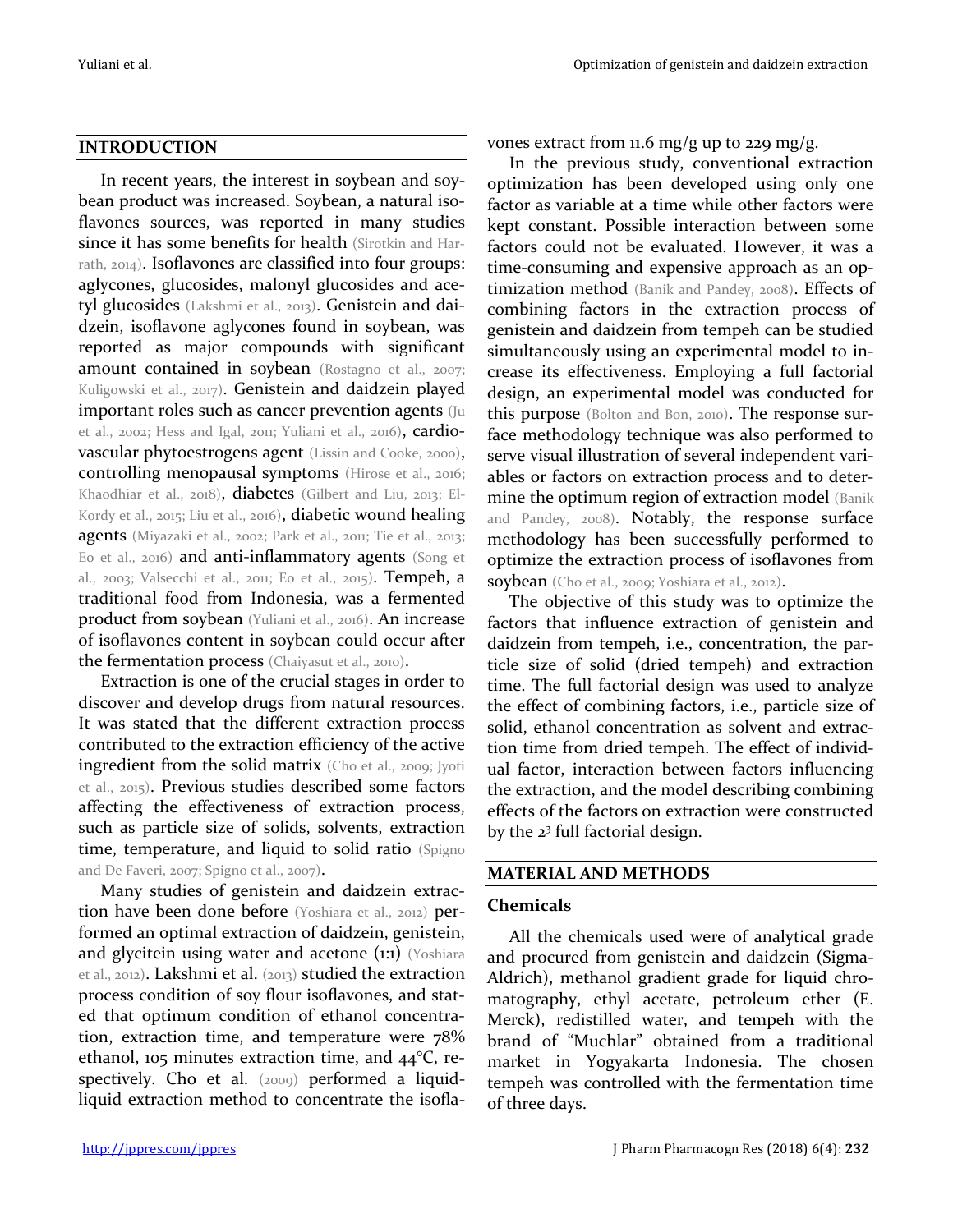#### **Instrumentation**

The instruments used in this study were ultramicro analytical balance RADWAG® series of UYA 2.3Y (max: 2.1 g, min 0.8 mg), a system of Shimadzu® LC-2010HT No. C21255111004 LP with UV/Vis detector, Retsch® T460 ultrasonicator, membrane filter holder of Whatman® (capacity of 300 mL) Cat. No. 1960-004, organic solvent membrane filter of Whatman<sup>®</sup> (0.5 µm pore size, 47 mm diameter); inorganic solvent membrane filter of Whatman® (0.45 µm pore size, 47 mm diameter), Millipore syringe filter (0.20 µm pore size, 25 mm diameter), and Socorex<sup>®</sup> micropipettes (1-10 µL, 10-100 µL, and 100-1000 µL). Design Expert<sup>™</sup> 10.0.6.0 software.

## *Chromatographic conditions*

The system of Shimadzu LC-2010 CHT with Lab-Solution software and UV-Vis detector were developed. This chromatographic system was developed from Yuliani et al. (2016) with the flow rate and stop time modification. A  $C_{18}$  column of Luna type Phenomenex (250 x 4,6 mm, 5  $\mu$ m) was used. An isocratic elution system was developed with the composition of mobile phase was methanol-water (70:30), and mobile phase flow rate was 0.6 mL/minute. Chromatographic separation was performed at a detection wavelength of 261 nm, the injection volume of 10 μL, and stop time setting at 15 minutes.

## *Extraction process*

The tempeh was cut into small pieces and dried in the oven at 50°C for 24 hours. The dried tempeh was blended to produce tempeh powder in a certain particle size. A hundred grams of each particle size of tempeh powder was mixed with 200 mL petroleum ether and macerated in the beaker glass. The maceration process was performed on the shaker at 155 rpm for 24 hours. The filtrate was removed. The wet tempeh powder was dried using the oven at 50°C for 24 hours. Fifty grams of the dried powder with certain particle size was poured into the 500 mL beaker glass, added with 150 mL of solvent, and macerated using shaker at 155 rpm for certain time.

After maceration, the yellow filtrate and the powder were separated. The yellow filtrate was evaporated using a rotary evaporator until 10% of initial volume has been achieved. The produced filtrate was poured into the dish and dried to produce a constant weight of solids. The extraction factors optimized in this study were ethanol concentration, particle size of solids, and extraction time. The 2<sup>3</sup> full factorial design model to optimize the genistein and daidzein extraction process from tempeh was presented in Table 1.

|              | $\mathbf{X}_{\mathbf{1}}$ | $X_{2}$ | $X_3$    | <b>Ethanol concentration</b><br>(%) | <b>Particle size</b><br>(mm) | <b>Extraction time</b><br>(min) |
|--------------|---------------------------|---------|----------|-------------------------------------|------------------------------|---------------------------------|
| 1            | $-1$                      | $-1$    | $-1$     | 70                                  | 0.6                          | 90                              |
| a            | 1                         | $-1$    | $-1$     | 96                                  | 0.6                          | 90                              |
| b            | $-1$                      | 1       | $-1$     | 70                                  | 1,2                          | 90                              |
| ab           | $\mathbf{1}$              | 1       | $-1$     | 96                                  | 1,2                          | 90                              |
| $\mathbf{C}$ | $^{-1}$                   | $^{-1}$ | $\bf{1}$ | 70                                  | 0.6                          | 270                             |
| ac           | -1                        | $^{-1}$ | $\bf{1}$ | 96                                  | 0.6                          | 270                             |
| bc           | $-1$                      | 1       | 1        | 70                                  | 1,2                          | 270                             |
| abc          | L.                        | 1       | 1        | 96                                  | 1,2                          | 270                             |

**Table 1.** The 2<sup>3</sup> full factorial design for optimizing extraction process

Note:  $X_1$ =ethanol concentration;  $X_2$ =particle size;  $X_3$ =extraction time.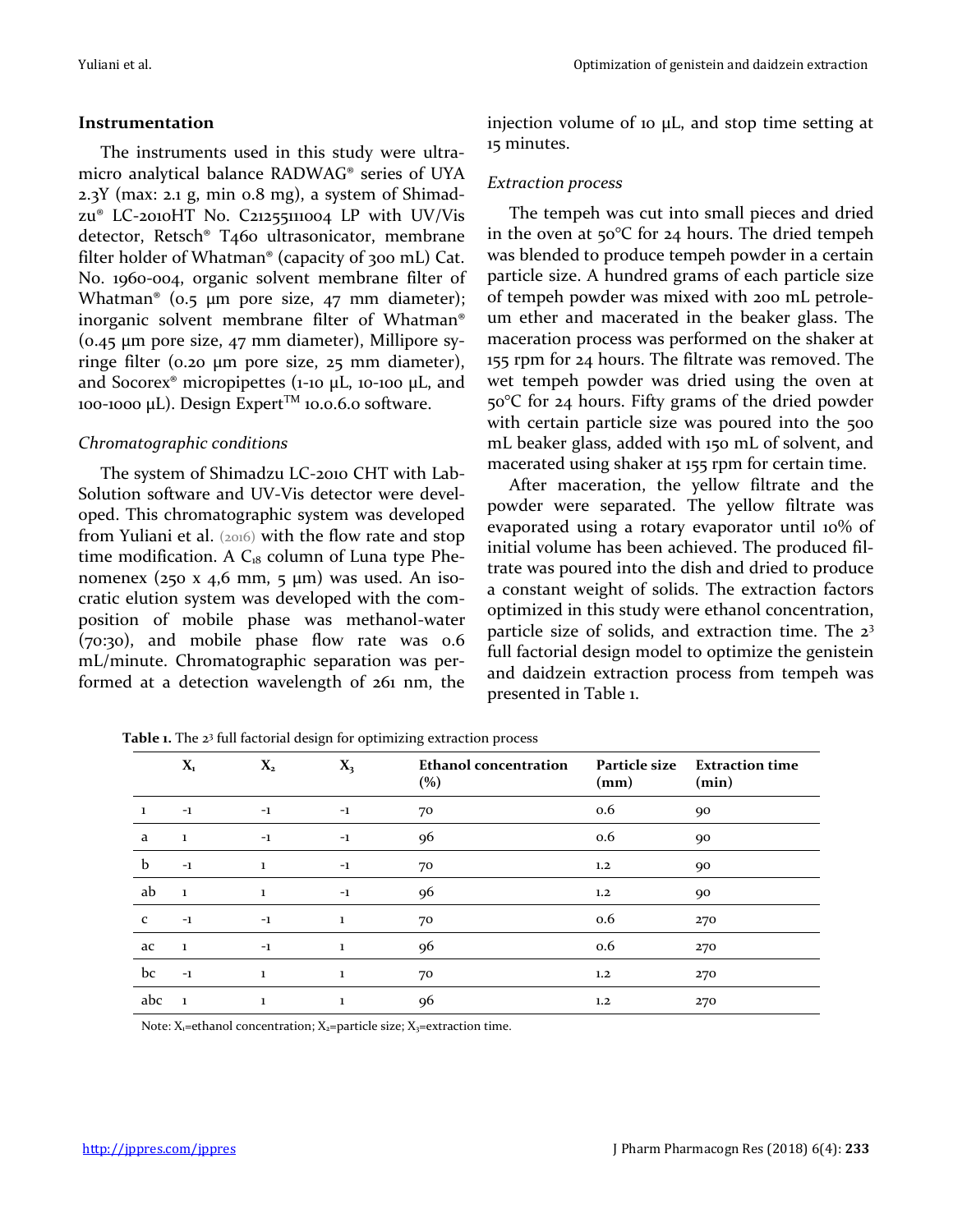## *Analytical method validation*

The analytical method for determining the content of genistein and daidzein was validated for selectivity, linearity and range, precision, accuracy detection limit, and quantitation limit, according to the AOAC guidelines (AOAC, 2012).

## *Sample preparation*

One gram of solids extract was weighed and extracted using liquid-liquid extraction method. The liquid-liquid extraction method was performed using solvents of ethyl acetate and water of 15 mL for each cycle. The extraction method was repeated three times. The ethyl acetate fraction was collected and dried. A constant weight solid of extraction results was transferred into a 10 mL volumetric flask and diluted to volume with methanol. Fifty microliters of the solution were transferred into a microtube and diluted to 1.0 mL with methanol. This sample preparation method was replicated seven times. All the replicated sample solutions were sonicated for 10 minutes and filtered using Millipore syringe filter before injection.

## **Experiment design for extraction**

The effect of ethanol concentration (A; 70% -  $96\%$ ), particle size (B;  $0.6$  mm –  $1.2$  mm) and extraction time  $(C; qo min - 270 min)$  toward genistein and daidzein concentration in ethanolic extract of tempeh were analyzed by the 2<sup>3</sup> full factorial design. The experimental design was conducted using eight experiments and three replicated for each experiment. The achieved data of genistein and daidzein concentration were fitted with the equation model as follows:

$$
Y = b_0 + b_1X_1 + b_2X_2 + b_{12}X_1X_2 + b_3X_3 + b_{13}X_1X_3 + b_{23}X_2X_3 + b_{23}X_1X_2X_3
$$
\n(1)

where Y was concentration of genistein and daidzein,  $b_0$  was the intercept,  $b_i$  was regression coefficient for linear regression,  $b_i$ ,  $b_{ij}$ ,  $b_{ijk}$  were regression coefficients computed from the responses, Xi was the levels of factors. Design Expert<sup>TM</sup> 10.0.6.0 software was used to perform analysis of variance (ANOVA) and provide regression analysis.

The effect of three factors (ethanol concentration, particle size, and extraction time) of genistein and daidzein extraction from tempeh was analyzed at two levels of the experiment, high level denoted by (+) and low level denoted by (-) as mentioned in Table 1. The variables, which were significant at 5%  $(p < 0.05)$  from regression analysis were considered the significant impact to the extraction process of genistein and daidzein from tempeh.

Optimization of the process was analyzed using Design Expert<sup>TM</sup> 10.0.6.0 software with selected factors, which have a significant level of p-value. The contour plots were drawn using Design Expert<sup>TM</sup> 10.0.6.0 software. The overlying plot was defined using the optimal region achieved from contour plots of genistein and daidzein concentration.

## **Statistical analysis**

The Design Expert<sup>TM</sup> 10.0.6.0 software was used to perform analysis of variance (ANOVA) and provide regression analysis. The effect of three factors (ethanol concentration, particle size, and extraction time) of genistein and daidzein extraction from tempeh was analyzed at two levels of the experiment, high level denoted by (+) and low level denoted by (-) as mentioned in Table 1. The variables, which were significant at  $5\%$  (p < 0.05) from regression analysis were considered the significant impact to the extraction process of genistein and daidzein from tempeh.

The 2<sup>3</sup> full factorial design was applied to optimize the three factors selected, i.e., ethanol concentration, the particle size of dried tempeh and extraction time. Eight experiments were carried out from the design, each of experiment replicated three times, and the concentration of genistein and daidzein were used for statistical analysis. The results of each experiment were presented in Table 2.

## **RESULTS**

## **Analytical method validation**

## *Selectivity*

Selectivity test was conducted on both the mixed standard and the sample solution containing genistein and daidzein. Selectivity was determined by determining the resolution value indicates the value of each peak separation of the compounds. Representative chromatogram of the mixed stand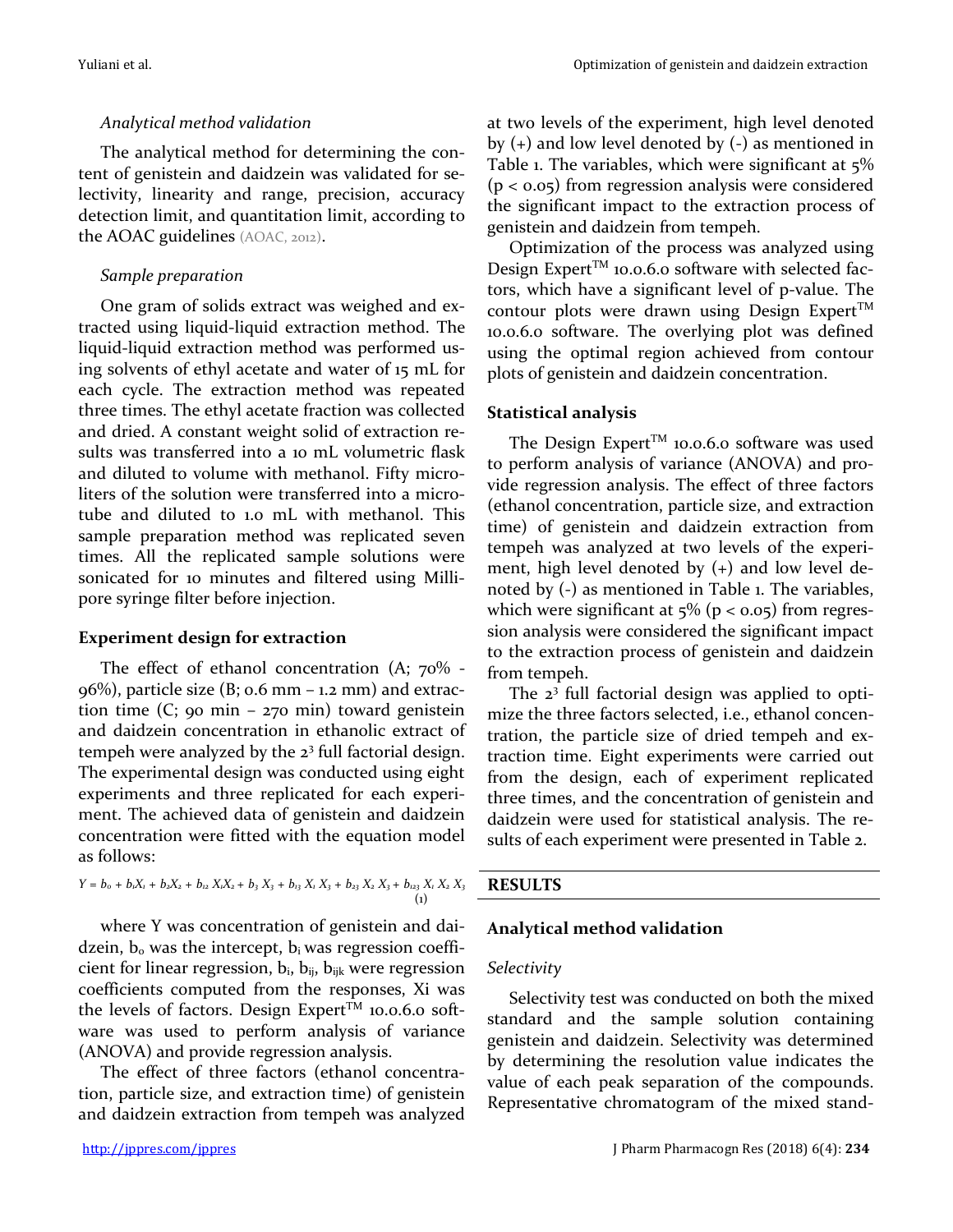ard and the sample solution were presented in Fig. 1. Resolution of genistein and daidzein were 3.186 and 1.759, respectively.

#### *Linearity and range*

The AUC data versus concentration of genistein and daidzein were treated by linear correlation coefficient. Calibration curve equation of genistein and daidzein were obtained y=120567x-124744 (r=0.999) and y=127910x-179548 (r=0.999), respectively. This method was linear in the range of 4.11– 14.38 μg/mL and 5.07–17.75 μg/mL for genistein and daidzein, respectively.

**Table 2.** Correlation between levels of extraction factor toward genistein and daidzein concentrations.

|                            | Levels of extraction factor |                         |             | Genistein | <b>Daidzein</b> |
|----------------------------|-----------------------------|-------------------------|-------------|-----------|-----------------|
| Run                        | $\mathbf{X}_\mathbf{1}$     | $\mathbf{X}_\mathbf{2}$ | $X_3$       | $(mg\%)$  | $(mg\%)$        |
| $\bf 1$                    | $\mathbf 1$                 | $\mathbf 1$             | $-1$        | 7.26      | 4.27            |
| $\mathbf{2}$               | $\bf{1}$                    | $^{\rm -1}$             | $\mathbf 1$ | 25.12     | 18.84           |
| $\overline{\mathbf{3}}$    | $\bf{1}$                    | $\mathbf 1$             | $-1$        | 7.66      | 4.46            |
| $\overline{4}$             | $^{\rm -1}$                 | $-1$                    | $\mathbf 1$ | 11.93     | 9.25            |
| 5                          | $^{\rm -1}$                 | $\bf 1$                 | $-1$        | 11.04     | 11.17           |
| 6                          | $\mathbf 1$                 | $-1$                    | $\mathbf 1$ | 25.04     | 18.44           |
| $\overline{7}$             | $\mathbf 1$                 | $-1$                    | $-1$        | 12.13     | 10.29           |
| $\bf 8$                    | $^{\rm -1}$                 | $\mathbf 1$             | $\mathbf 1$ | 11.15     | 9.98            |
| $\boldsymbol{9}$           | $^{\rm -1}$                 | $\mathbf 1$             | $\mathbf 1$ | 10.46     | 9.98            |
| $10\,$                     | $\mathbf 1$                 | $-1$                    | $-1$        | 14.53     | 10.52           |
| $11\,$                     | $\mathbf 1$                 | $^{\rm -1}$             | $\mathbf 1$ | 27.92     | 21.38           |
| $\bf 12$                   | $\mathbf 1$                 | $\bf 1$                 | $\mathbf 1$ | 14.92     | 11.29           |
| 13                         | $-1$                        | $-1$                    | $-1$        | 8.66      | 7.43            |
| 14                         | $^{\rm -1}$                 | $\mathbf 1$             | $-1$        | 11.34     | 11.35           |
| $15\phantom{.0}$           | $^{\rm -1}$                 | $-1$                    | $\mathbf 1$ | 12.36     | 10.67           |
| 16                         | $^{\rm -1}$                 | $-1$                    | $-1$        | 8.67      | 7.47            |
| $17\text{ }$               | $-1$                        | $-1$                    | $-1$        | 9.97      | 7.94            |
| $\ensuremath{\mathrm{18}}$ | $^{\rm -1}$                 | $-1$                    | $\mathbf 1$ | 12.62     | 9.2             |
| 19                         | $\mathbf 1$                 | $\mathbf 1$             | $\mathbf 1$ | 14.91     | 11.26           |
| ${\bf 20}$                 | $-1$                        | $\mathbf 1$             | $\mathbf 1$ | 10.22     | 9.75            |
| 21                         | $^{\rm -1}$                 | $\mathbf 1$             | $-1$        | 10.92     | $11.1\,$        |
| $\bf{22}$                  | $\mathbf 1$                 | $^{\rm -1}$             | $-1$        | 14.49     | 10.4            |
| 23                         | $\mathbf 1$                 | $\mathbf 1$             | $-1$        | 7.02      | 4.16            |
| 24                         | $\mathbf 1$                 | $\mathbf 1$             | $\mathbf 1$ | 14.33     | 11.84           |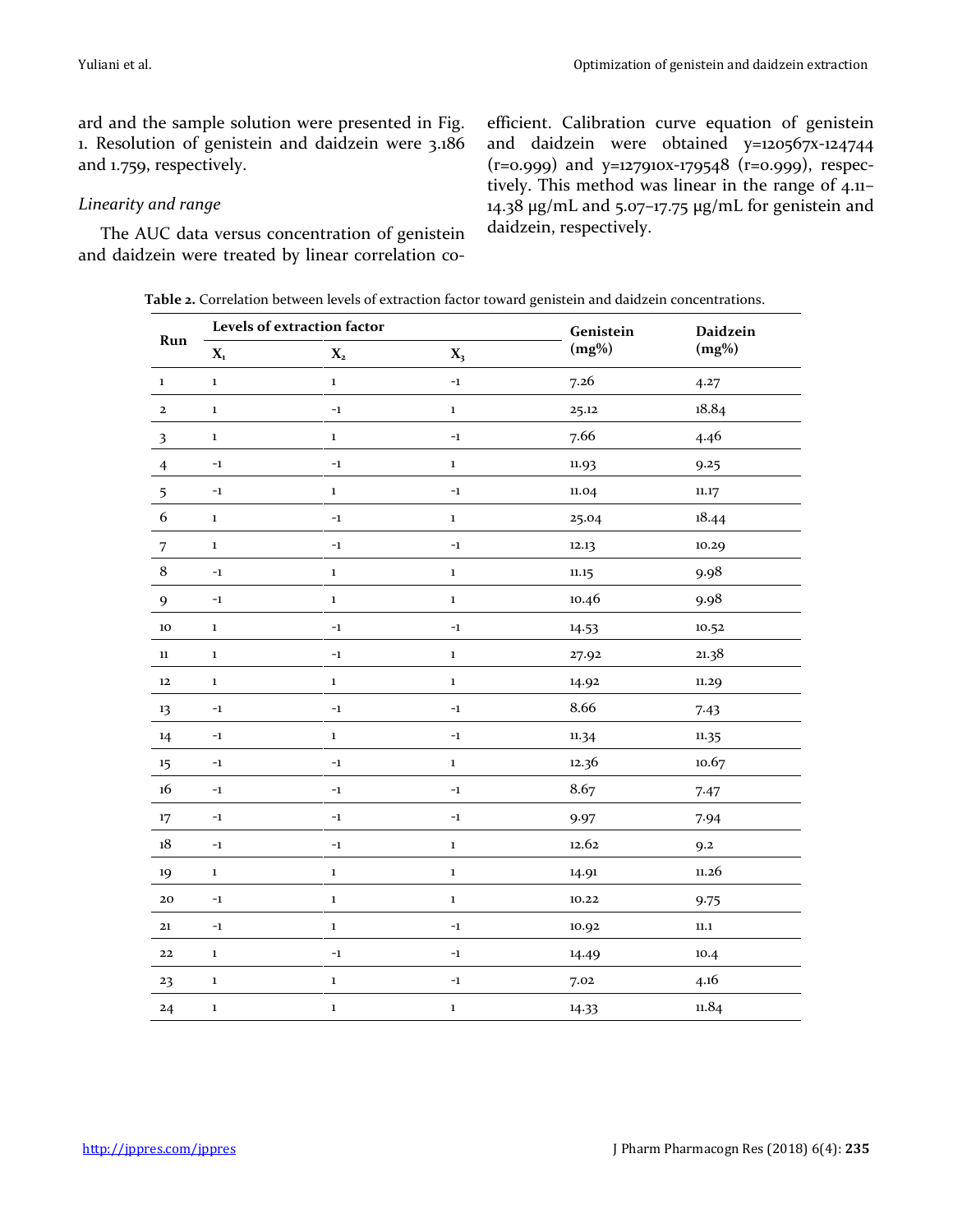

**Figure 1.** Representative chromatogram of the mixed standard **(A)** and the sample solution **(B)** containing genistein (GT) and daidzein (DZ). Column: Phenomenex® C18 column (250 x 4,6 mm, 5 µm). Mobile phase: methanol-water (70:30). Flow rate: 0.6 mL/min. Detection at 261 nm.

#### *Precision and accuracy test*

Precision and accuracy test of samples were performed by the standard addition method. The three levels of addition concentration levels consisted of the low, medium, and high has been added to the sample matrix of tempeh as shown in Table 3. The calculated accuracy at three concentration levels of genistein and daidzein were within the required range of 80-115% (AOAC, 2012). Percentage of RSD as the precision parameter at three concentration levels of genistein and daidzein were below the maximum limit of AOAC requirements for RSD% which was 6% (AOAC, 2012). These results showed that this method produced highly precision and accuracy for determining genistein and daidzein in all concentration levels not only for intraday evaluation but also for interday evaluation.

## *Determination of detection limit and quantitation limit*

The detection limits of genistein and daidzein were 0.501 and 0.796 μg/mL, respectively. Quantitation limit of genistein and daidzein were 1.668 and 2.653 μg/mL, respectively. The results were obtained by the calculation using standard deviation approach.

## *Effects of ethanol concentration, the particle size of dried tempeh and extraction time on genistein and daidzein concentration*

The equation models were developed by applying multiple regression analysis on the experimental data of genistein and daidzein concentration. The results were presented as the equation model (2) for genistein and the equation model (3) for daidzein as follows:

$$
Y = 13.11 + 2.33X1 - 2.18X2 + 2.80X3 - 2.25 X1X2 + 2.13 X1X3 - 1.07 X2X3
$$
\n
$$
\tag{2}
$$
\n
$$
Y = 10.52 + 0.91 X1 - 1.30 X2 + 2.14 X3 - 2.25X1X2 + 1.94 X1X3 - 0.67 X2X3
$$
\n
$$
\tag{3}
$$

The results of analysis of variance (ANOVA) showed that the developed models were valid for genistein and daidzein model as presented in Table 4. The model of F-value for genistein and daidzein were 161.98 and 147.76, respectively, implying that the two models were significant. The value of Q2 indicated the internal validation of response with no outlier data.

#### **DISCUSSION**

In this study, the analytical method validation was performed to determine genistein and daidzein in tempeh. This work proves that the method is selective, linear, accurate, precise, and sensitive for the assay of genistein and daidzein in tempeh. The valid method has been used to determine both genistein and daidzein in the matrix of tempeh extract produced by each extraction factor.

Among the three factors, the extraction time was found as the highest effect on the concentration of genistein that extracted from tempeh. It provided the highest linear coefficient (2.80) followed by ethanol concentration (2.33) while particle size of dried tempeh provided negative effect. The interaction of ethanol concentration and extraction time also showed a significant positive effect on genistein concentration. A positive effect implied that the increase of extraction time would increase the obtained amount of genistein from tempeh. The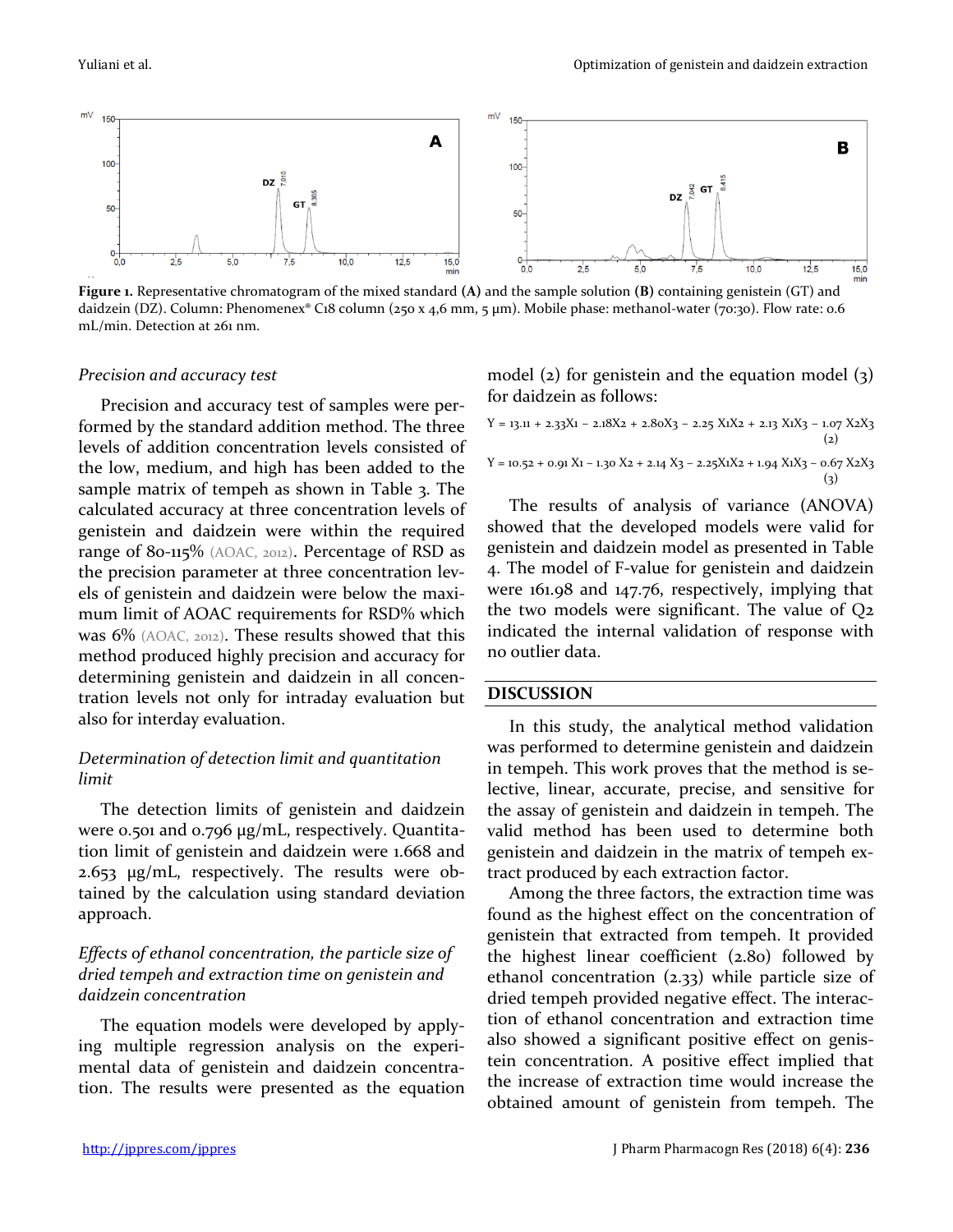particle size of dried tempeh showed a negative effect of -2.18 on the extraction process of genistein. It means that the decrease of particle size will in-

crease the obtained amount of genistein from tempeh.

|           | Concentration<br>level | Analyte concentration<br>$(\mu g/mL)$ | SD    | <b>RSD</b><br>(%) | Accuracy<br>$(\%)$ |
|-----------|------------------------|---------------------------------------|-------|-------------------|--------------------|
| Intraday  |                        |                                       |       |                   |                    |
| Genistein | Low                    | 8.337                                 | 0.326 | 3.915             | 101.624            |
|           | Medium                 | 10.590                                | 0.288 | 2.715             | 112.779            |
|           | High                   | 12.942                                | 0.366 | 2.831             | 97.671             |
| Daidzein  | Low                    | 8.096                                 | 0.319 | 3.942             | 101.549            |
|           | Medium                 | 10.381                                | 0.218 | 2.097             | 103.856            |
|           | High                   | 12.425                                | 0.570 | 4.586             | 103.334            |
| Interday  |                        |                                       |       |                   |                    |
| Genistein | Low                    | 8.714                                 | 0.274 | 3.143             | 106.362            |
|           | Medium                 | 10.319                                | 0.185 | 1.789             | 111.392            |
|           | High                   | 11.763                                | 0.328 | 2.792             | 105.506            |
| Daidzein  | Low                    | 8.574                                 | 0.248 | 2.888             | 107.552            |
|           | Medium                 | 11.085                                | 0.184 | 1.658             | 110.900            |
|           | High                   | 11.863                                | 0.399 | 3.363             | 98.607             |

**Table 3.** Evaluation of intraday and interday for accuracy and precision (n=7).

**Table 4**. Regression coefficients of the multiple linear regression model for the determination of genistein and daidzein in tempeh.

| Factor                  | Genistein regression coefficient | Daidzein regression coefficient |
|-------------------------|----------------------------------|---------------------------------|
| $b_{o}$                 | $13.11*$                         | $10.52^{*}$                     |
| Linear                  |                                  |                                 |
| b <sub>1</sub>          | $2.33*$                          | $0.91$ <sup>*</sup>             |
| b <sub>2</sub>          | $-2.18*$                         | $-1.30^{*}$                     |
| b <sub>3</sub>          | $2.80^*$                         | $2.14*$                         |
| Multiple linear         |                                  |                                 |
| $b_1b_2$                | $-2.25^*$                        | $-2.25^*$                       |
| $b_1b_3$                | $2.13^*$                         | $1.94$ <sup>*</sup>             |
| $b_2b_3$                | $-1.07$                          | $-0.67$ <sup>*</sup>            |
| Regression              |                                  |                                 |
| F-value                 | 161.98                           | 147.76                          |
| $R^2$                   | 0.9828                           | 0.9807                          |
| Adj. R <sup>2</sup>     | 0.9767                           | 0.9738                          |
| $\mathbf{Q}^{\text{2}}$ | 0.9657                           | 0.9615                          |

\*Significant at  $5\%$  level ( $p < 0.05$ ).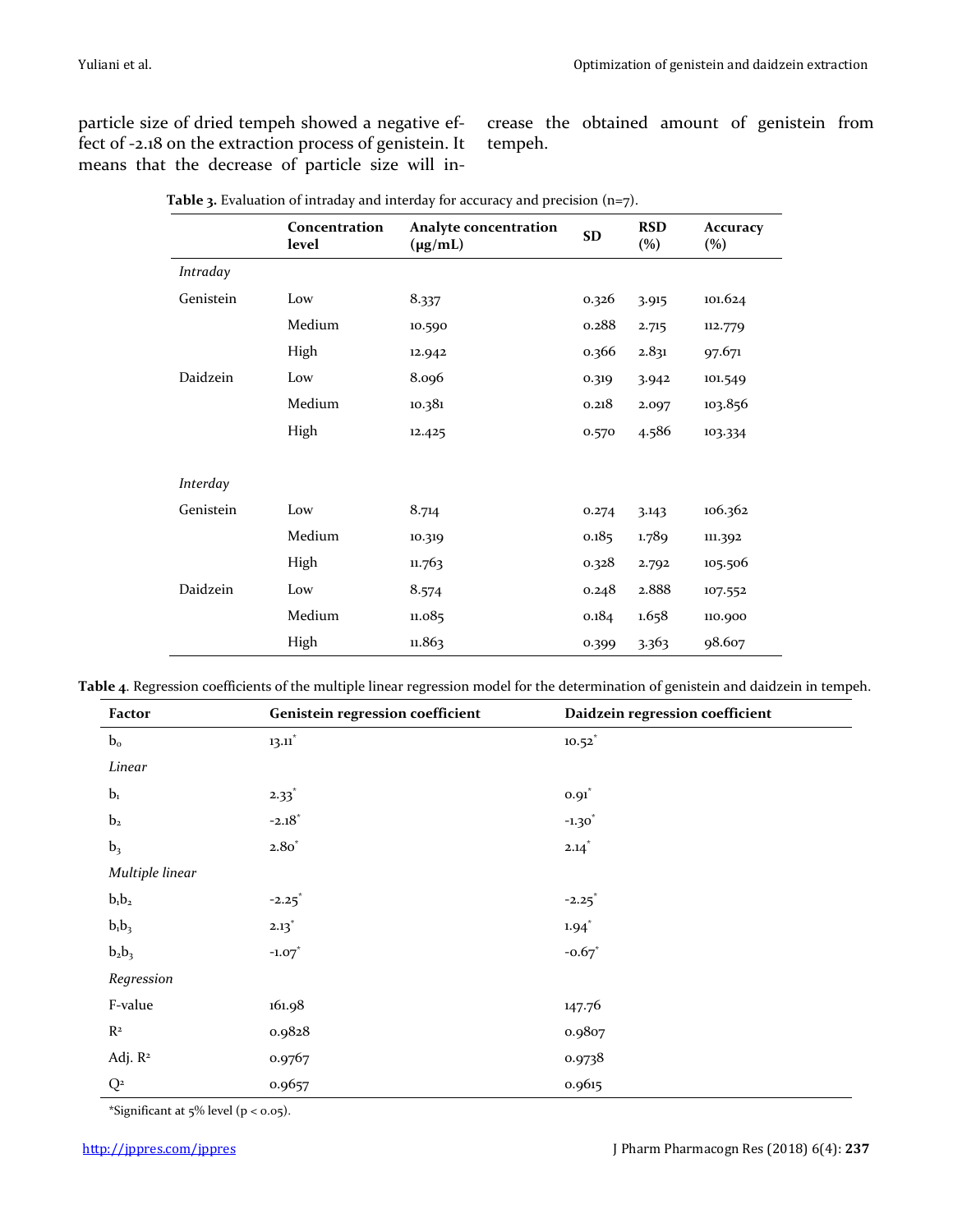

**Figure 2.** Response surface and contour plots for the effects of factors on genistein concentration extracted from dried tempeh, such as effect of particle size and ethanol concentration **(A)**, effect of extraction time and ethanol concentration **(B)**, and effect of extraction time and particle size **(C)**.

The three-dimensional plots (contour plots) that represented the effects of ethanol concentration, the particle size of dried tempeh and the extraction time were produced by equation (2) and were presented in Fig. 2. The plots were produced by each pair of factors, and the third factor was taken in the highest response. Fig. 2A represented the effect of particle size of dried tempeh and ethanol concentration. At the low level of ethanol concentration, reducing particle size did not change the obtained amount of genistein significantly. In contrast, at the high level of ethanol concentration, reducing particle size would increase the obtained amount of genistein. Similarly, with the effect of particle size, increasing ethanol concentration would increase the obtained amount of genistein at a low level of particle size. The maximum response was achieved at the ethanol concentration of 96% and particle size of 0.6 mm. The effect of extraction time and ethanol concentration was presented in Fig. 2B. At the high level of both factors of the extraction time and ethanol concentration, increasing the level of factors would increase the obtained amount of genistein that extracted from dried tempeh. The maximum concentration of genistein was obtained at the ethanol concentration at 96% and the extraction time of 270 minutes. Fig. 2C showed the effect of the extraction time and the particle size of dried tempeh. At a high level of the extraction time, reducing particle size would significantly increase the obtained amount of genistein. Reducing particle size will increase the contact area between solid particle and solvent. It will raise the value of coefficient diffusion of genistein. The maximum concentration of genistein was 26.03 mg% that achieved at

the ethanol concentration of 96%, a particle size of 0.6 mm and the extraction time of 270 minutes.

The extraction time was found as the highest effect on the extraction process of daidzein from tempeh followed by ethanol concentration. Extraction time has a positive value (2.14), it was implied that increased extraction time would increase the obtained amount of daidzein. On the other hand, the particle size of dried tempeh has a negative value (-1.30), it was implied that decreased particle size would increase the daidzein concentration. The interaction between the ethanol concentration and extraction time has a positive value.

Fig. 3 presented the three-dimensional contour plots for the effects of the ethanol concentration, particle size of dried tempeh and extraction time on the obtained amount daidzein extracted from tempeh. The contour plots were developed by the equation (3). The plots were produced by each pair of factors, and the third factor was taken in the highest response of daidzein concentration. Fig. 3A showed the effect of the ethanol concentration and the particle size of dried tempeh. At the low level of ethanol concentration, reducing particle size did not increase the obtained amount of daidzein that extracted from tempeh, but at a high level of the ethanol concentration, reducing particle size would significantly increase the obtained amount of daidzein. The effect of ethanol concentration has the positive value of 0.91, increasing ethanol concentration will increase the obtained amount of daidzein. On the other hands, at a low level of particle size, increasing the ethanol concentration would significantly increase the daidzein concentration. The effect of the extraction time and the ethanol concen-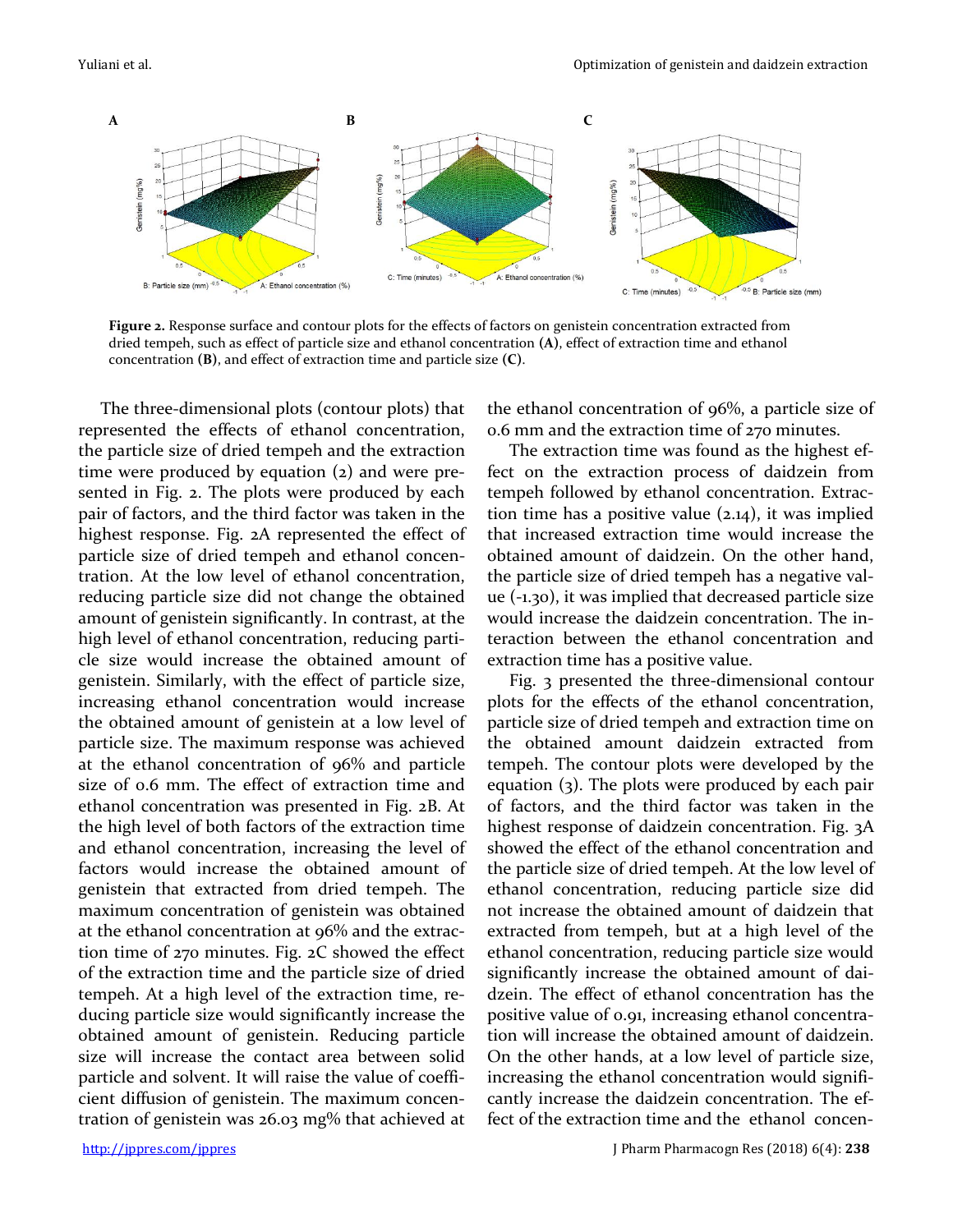

**Figure 3.** Response surface and contour plots for the effects of factors on daidzein concentration extracted from dried tempeh, such as the effect of particle size and ethanol concentration (**A**), the effect of extraction time and ethanol concentration (**B**), and effect of extraction time and particle size (**C**).

tration was presented in Fig. 3B. Both factors of the extraction time and ethanol concentration were significantly affected the obtained amount of daidzein at a high level of factors. Increasing the extraction time and the ethanol concentration would increase the obtained amount of daidzein. At a low level of both factors of the extraction time and ethanol concentration, the obtained amount of daidzein did not significantly increase. Fig. 3C illustrated the effects of the extraction time and the particle size of the dried extract on the obtained amount of daidzein. At low level and high level of particle size (0.6 and 1.2 mm respectively) increasing the extraction time would significantly increase the obtained amount of daidzein. The maximum concentration of daidzein was achieved at the ethanol concentration of 96%, a particle size of 0.6 mm and the extraction time of 270 minutes that produced 19.42 mg% daidzein.

The process of extraction would produce 20 mg% genistein if the ethanol concentration more than 87% and a particle size less than 0.9 mm at the extraction time of 270 minutes (Fig. 4). Daidzein 15 mg% can be achieved by the extraction process at the ethanol concentration more than 85% and a particle size less than 0.93 mm at the extraction time of 270 minutes. The yellow region represented the condition of extraction process that produced minimal 20 mg% of genistein and minimal 15 mg% of daidzein. Hence, the yellow region was defined as the optimal condition for extraction of genistein and daidzein from tempeh. However, the scale-up

and further process development should be done in the near future to provide tempeh extract with the optimized amount of genistein and daidzein. It was valuable to perform the drying process using the spray drier instrument since it was important to provide the dried tempeh extract with the much better solid quality.



**Figure 4.** Overlay plot from genistein contour plots and daidzein contour plots. The extraction time was held on 270 minutes.

#### **CONCLUSIONS**

The models for extraction genistein and daidzein were fit with a significant probability of F-value (p < 0.0001) to predict genistein and daidzein that extracted from dried tempeh. The optimal extraction condition was achieved at the ethanol concentra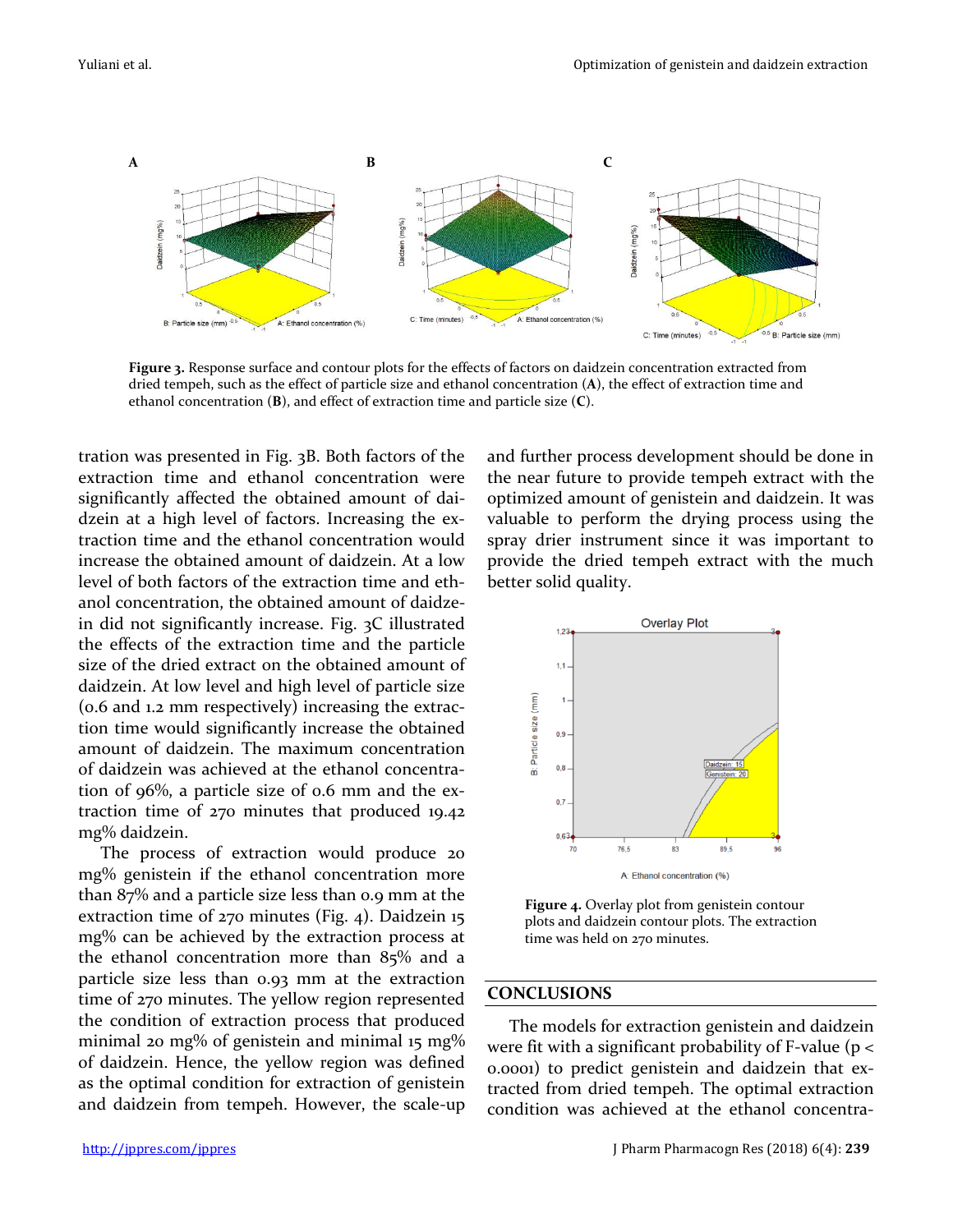tion of 96%, a particle size of 0.6 mm and extraction time of 270 minutes. It produced 26.03 mg% genistein and 19.42 mg% daidzein that extracted from dried tempeh.

#### **CONFLICT OF INTEREST**

The authors declare no conflict of interest.

#### **ACKNOWLEDGMENT**

This research was financially supported by the Ministry of Research Technology and Higher Education, the Government of the Indonesian Republic (No DIPA-042.06-0.1.401516/2017).

#### **REFERENCES**

- AOAC (2012) Official Methods of Analysis of AOAC International, 19th edn. Washington, DC: Association of Official Analytical Chemists.
- Banik RM, Pandey DK (2008) Optimizing conditions for oleanolic acid extraction from *Lantana camara* roots using response surface methodology. Ind Crops Prod 27: 241– 248.
- Bolton S, Bon C (2010) Pharmaceutical Statistics Practical and Clinical Applications, 5<sup>th</sup> edn. New York: Informa Healthcare.
- Chaiyasut C, Kumar T, Tipduangta P, Rungseevijitprapa W (2010) Isoflavone content and antioxidant activity of Thai fermented soybean and its capsule formulation. African J Biotechnol 9: 4120–4126.
- Cho SY, Lee YN, Park HJ (2009) Optimization of ethanol extraction and further purification of isoflavones from soybean sprout cotyledon. Food Chem 117: 312–317.
- El-Kordy EA, Alshahrani AM (2015) Effect of genistein, a natural soy isoflavone on pancreatic  $\beta$ -cell of streptozotocin-induced diabetic rats: Histological and immunohistochemical study. J Microsc Ultrastruct 3: 108– 119.
- Eo H, Ann J, Lim Y (2015) Dietary supplementation of genistein attenuates inflammatory responses and oxidative stress during cutaneous wound healing in diabetic mice. J Agric Sci 7: 80–92.
- Eo H, Lee H, Lim Y (2016) Ameliorative effect of dietary genistein on diabetes induced hyper-inflammation and oxidative stress during early state of wound healing in alloxan induced diabetic mice. Biochem Biophys Res Commun 478: 1021–1027.
- Gilbert ER, Liu D (2013) Anti-diabetic functions of soy isoflavone genistein: mechanisms underlying effects on pancreatic  $\beta$ -cell function. Food Funct 4: 200–212.
- Hess D, Igal RA (2011) Genistein downregulates de novo lipid synthesis and impairs cell proliferation in human lung cancer cells. Exp Biol Med 236: 707–713.
- Hirose A, Terauchi M, Akiyoshi M, Owa Y, Kato K, Kubota T (2016) Low-dose isoflavone aglycone alleviates psychological symptoms of menopause in Japanese women: a randomized, double-blind, placebo-controlled

study. Arch Gynecol Obstet 293: 609–615.

- Ju YH, Doerge DR, Allred KF, Allred CD, Helferich WG (2002) Advances in brief dietary genistein negates the inhibitory effect of tamoxifen on growth of estrogen-dependent human breast cancer (MCF-7) cells implanted in athymic mice 1. Cancer Res 62: 2474–2477.
- Jyoti, Agrawal SS, Saxena S, Sharma A (2015) Phytoestrogen genistein: its extraction and isolation from soybean seeds. J Pharmacogn Phytochem Res 7:1121-1126.
- Khaodhiar L, Ricciotti HA, Li L, Pan W, Schickel M, Zhou J, Blackburn GL (2018) Daidzein-rich isoflavone aglycones are potentially effective in reducing hot flashes in menopausal women. Menopause 15: 125–132.
- Kuligowski M, Pawlowska K, Jasinska-Kuligowska I, Novak J (2017) Isoflavone composition, polyphenols content and anti-oxidative activity of soybean seeds during tempeh fermentation. Cyta J Food 15: 27–33.
- Lakshmi MC, Rao LJ, Ravi R, Raghavarao KSMS, Rao LJ, Ravi R, Raghavarao KSMS, Lakshmi MC, Rao LJ, Ravi R, Raghavarao KSMS (2013) Extraction and concentration of isoflavones from soybean (*Glycine max*). Sep Sci Technol 48: 166–174.
- Lissin LW, Cooke JP (2000) Phytoestrogens and cardiovascular health. J Am Coll Cardiol 35: 1404–1410.
- Liu Y, Li J, Wang T, Wang Y, Zhaol L, Fang Y (2016) The effect of genistein on glucose control and insulin sensitivity in postmenopousal woman: A meta-analysis. Maturitas 97: 44–52.
- Miyazaki K, Hanamizu T, Iizuka R, Chiba K (2002) Genistein and daidzein stimulate hyaluronic acid production in transformed human keratinocyte culture and hairless mouse skin. Skin Pharmacol Appl Skin Physiol 15: 175–183.
- Park E, Lee SM, Jung IK, Lim Y, Kim JH (2011) Effects of genistein on early-stage cutaneous wound healing. Biochem Biophys Res Commun 410: 514–519.
- Rostagno M, Palma M, Barroso CG (2007) Ultrasound-assisted extraction of isoflavones from soy beverages blended with fruit juices. Anal Chim Acta 597: 265-272.
- Sirotkin A V, Harrath AH (2014) Phytoestrogens and their effects. Eur J Pharmacol 741: 230–236.
- Song H, Koo TY, Park JH, Song KH, Kim ST, Choi IS, Choi WJ, Mok WK, Min HS, Yoon DS (2003) Inhibition of cyclooxygenase-2 (Cox-2) expression by genistein in breast cancer cell-line. J Korean Breast Cancer Soc 6: 277–282.
- Spigno G, De Faveri DM (2007) Antioxidants from grape stalks and marc: Influence of extraction procedure on yield, purity and antioxidant power of the extracts. J Food Eng 78: 793–801.
- Spigno G, Tramelli L, De Faveri DM (2007) Effects of extraction time, temperature and solvent on concentration and antioxidant activity of grape marc phenolics. J Food Eng 81: 200–208.
- Tie L, An Y, Han J, Xiao Y, Xiaokaiti Y, Fan S, Liu S, Chen AF, Li X (2013) Genistein accelerates refractory wound healing by suppresing superoxide and FoxO1/iNOS pathway in type 1 diabetes. J Nutr Biochem 24: 88–96.
- Valsecchi AE, Franchi S, Panerai AE, Rossi A, Sacerdote P, Colleoni M (2011) The soy isoflavone genistein reverses oxidative and inflammatory state, neuropathic pain,